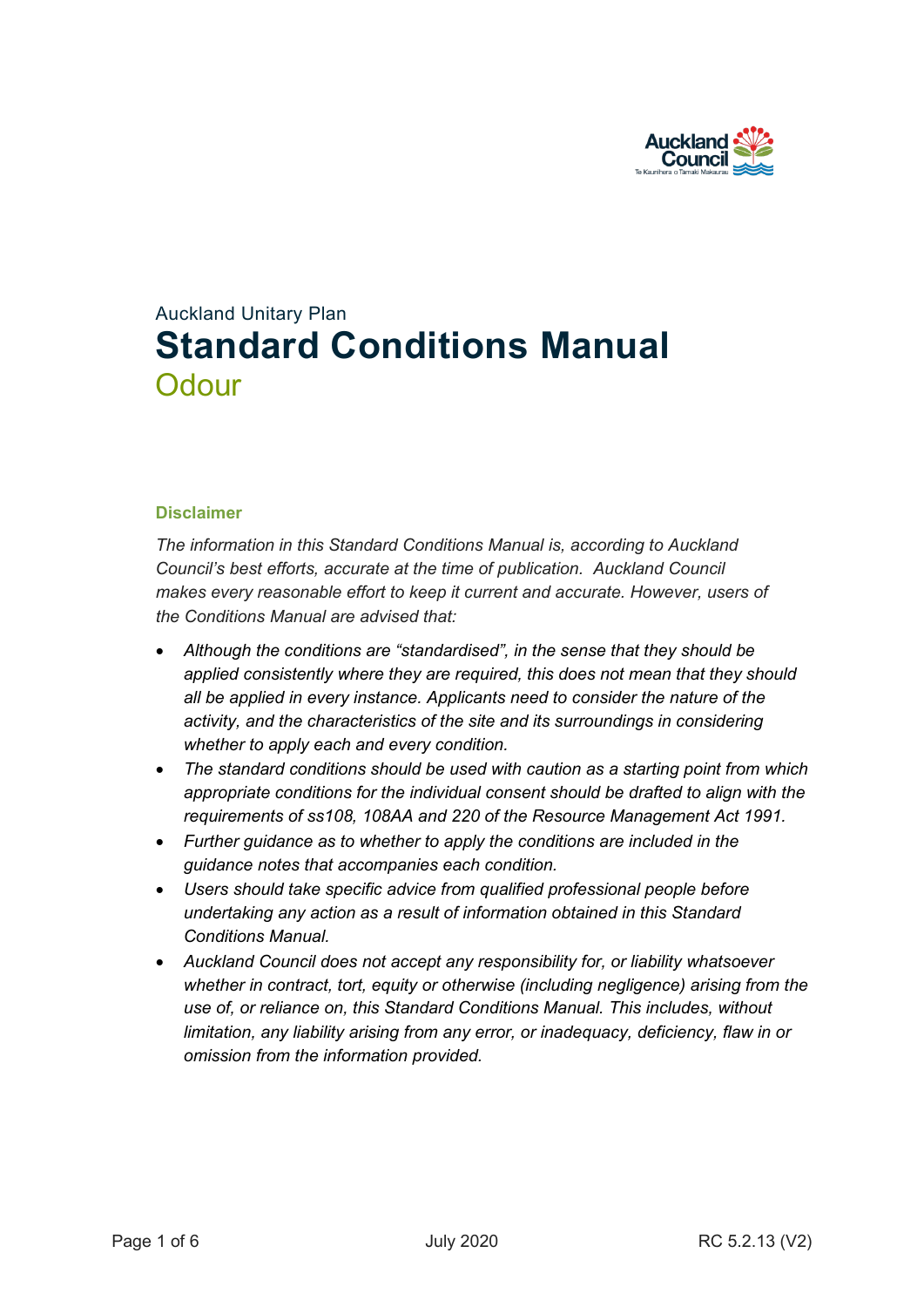# **Introduction**

The purpose of these odour conditions is to control obnoxious and offensive odours being discharged from a site where resource consent has been granted for development or an activity.

These conditions relate to land use consents that do not require an air discharge consent. (e.g. small batch coffee roasters or rural activities such as goat farms)

## **Which conditions should I use?**

An odour is a sensation resulting from the reception of a stimulus by the olfactory sensory system. The way the human response to an odour is evaluated depends on the particular sensory property that is being measured, including the intensity, detectability, character and hedonic tone of the odour. The combined effect of these properties is related to the annoyance that may be caused by the odour.

The prevention of objectionable or offensive odour from a site can be achieved in a variety of ways, either by:

- compliance with procedures set out in a management plan or industry code of practice which aims to ensure adverse effects are minimised;
- conditions requiring no offensive or objectionable odour beyond the boundary (or a buffer area);
- operating conditions to prevent odour effects (e.g. technology such as scrubbers which remove odour causing contaminants);
- conditions that reduce an odour being objectionable or offensive by receptor sensitivity, such as the requirement for community consultation, community liaison plans, conditions requiring odour causing works to be time limited (to outside hours that neighbours will be outdoors) conditions to require works to stop as a result of complaints; and
- review conditions (to deal with any adverse effect on the environment which may arise from the exercise of the consent and which it is appropriate to deal with at a later stage).

### **This section of the conditions manual covers only those conditions where odour is controlled within the boundary, or where a system failure and stop work is required.**

Please use the management plan conditions where your intention is to control odour through a management plan or code of practice regime. Also speak to the Council Contamination, Air and Noise Team for more advice. For example:

The consent holder must comply as far as practicable in the management of the piggery with the code of practice for pig farming published by the Pork Industry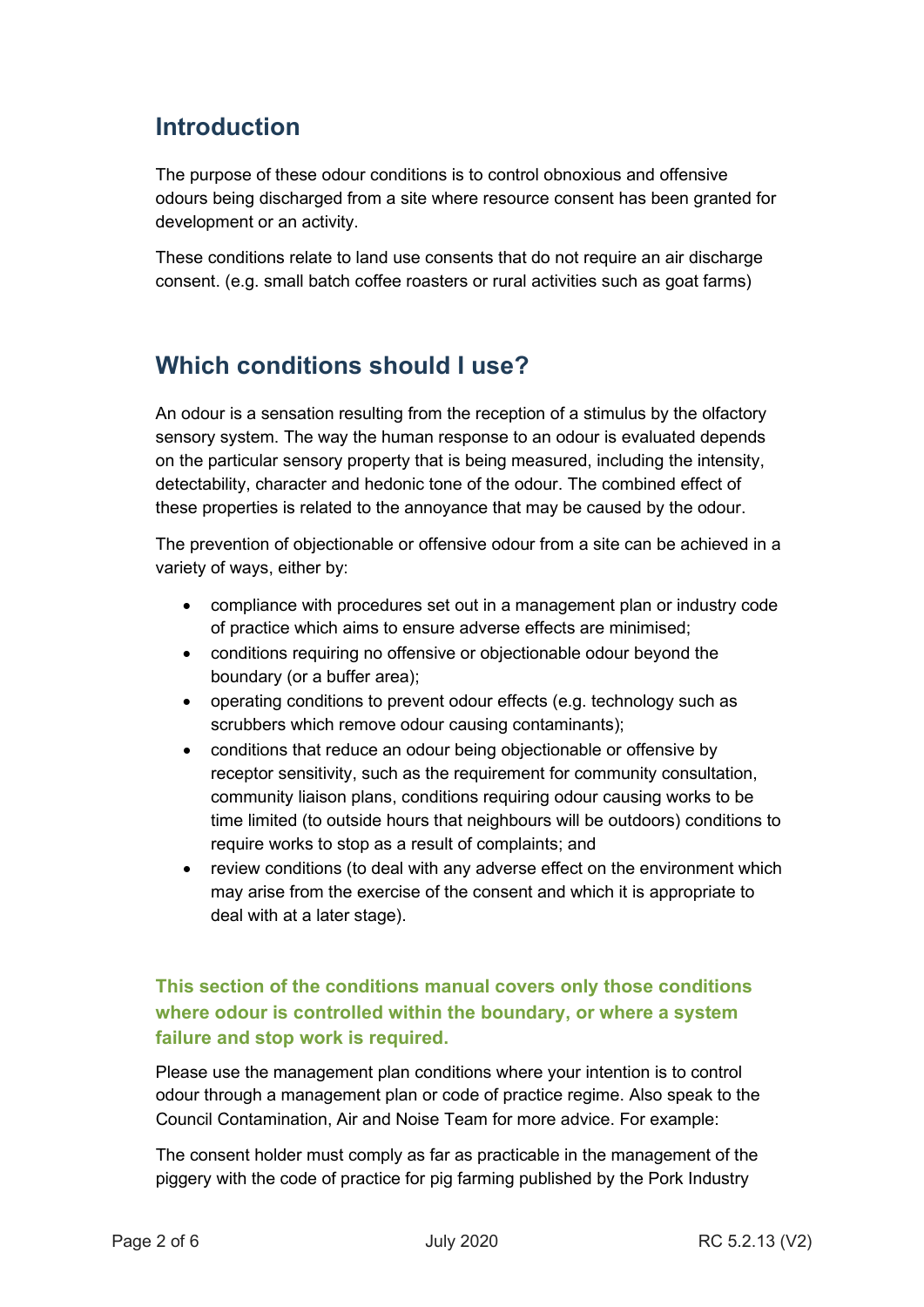Board (November 1990) save for such modifications as indicated by these conditions. (*Morgan v Banks Peninsula DC* (EnvC) C177/99)

or

The operation must be in accordance with the Composting Management Plan dated August 1994 attached to and forming part of this consent. (*Meadow Mushrooms Ltd v Selwyn DC (PT) C83/94*)

### **For operational conditions consult a Council Contamination, Air and Noise specialist. For example:**

That the effluent storage system is operated in such a manner as to ensure that anaerobic conditions do not exist in that system. Prior to the consent holder commencing the activity authorised by this consent:

- a. The effluent treatment system must be inspected by a qualified consultant (the identity of whom is acceptable to the council) engaged at the expense of the consent holder;
- b. The consultant must provide a certificate that confirms that the system has been engineered and constructed so as to ensure efficiency of operation and that emission of offensive odour is minimised; and
- c. The consultant must also confirm in his certificate that, on inspection, the effluent holding tank appears sound and not liable to leakage.

Effluent is:

- d. to be directed to areas of the property in such a way as to avoid or to mitigate adverse odour effects on neighbouring properties;
- e. to be spread in a way that does not:
	- i. enter or contaminate stock water races
	- ii. run off the consent holders land.

*(Morgan v Banks Peninsula DC (EnvC) C177/99)*

### **For review conditions please see standard condition 5.**

The level of annoyance caused by an odour is measured as a function of the FIDOL factors, which are Frequency, Intensity, Duration, Offensiveness and Location (see Good Practice Guide for Assessing and Managing Odour in New Zealand MfE 2003).

Frequency indicates how often a person is exposed to an odour. Even a nice odour can be perceived as a nuisance if exposure is too frequent. At low concentrations a rapidly fluctuating odour can be more noticeable than a steady background odour, therefore a high frequency may be an aggravating factor.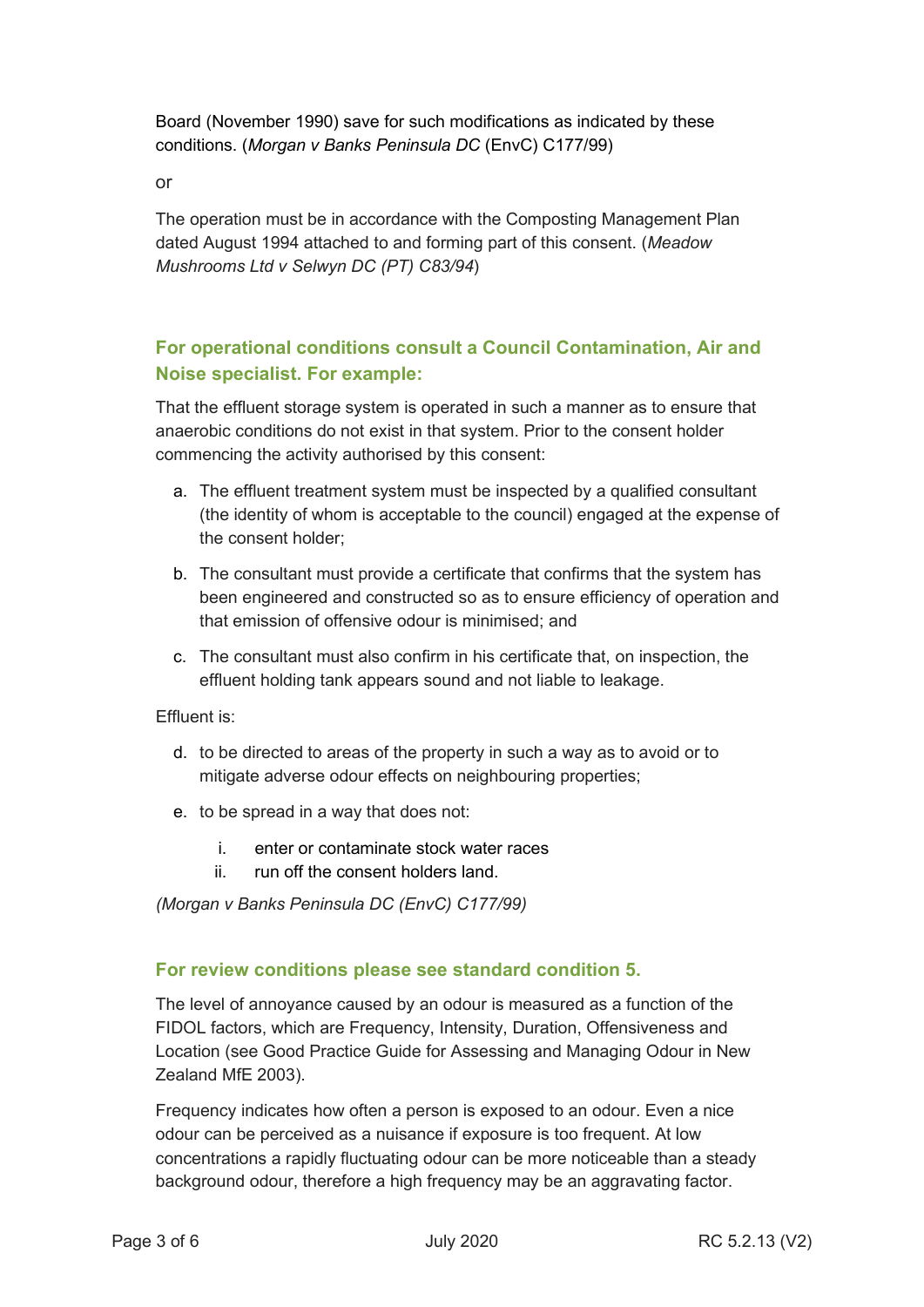Intensity indicates the strength of the odour; it is related to the logarithm of the odour concentration (Steven's law) $^{\rm 1}.$  $^{\rm 1}.$  $^{\rm 1}.$ 

Duration indicates the time length of an odour episode, i.e. how long the concentration remains consecutively above the odour threshold.

Offensiveness is a mixture of odour character and hedonic tone<sup>[2](#page-3-1)</sup> at a given odour concentration. Some odours are universally considered offensive, such as decaying animal matter or rotten eggs. Other odours may be offensive only to those who suffer unwanted exposure, for example coffee roasting odour.

Location involves the consideration of the type of land use and nature of human activities in the vicinity of an odour source. Particular attention must be paid to sensitive receivers, which include housing, schools, hospitals, commercial premises (such as restaurants, offices, shops etc.) and outdoor recreational space. In some industrial areas council expects that the amenity will be lower and therefore odorous activities are deliberately allowed in these locations.

**Please consult the council Contamination, Air and Noise Team for further advice.**

<span id="page-3-0"></span><sup>1</sup> Refer to 'Technical Report 24 –Review of Odour Management in New Zealand published by the Ministry for the Environment August 2002' for a discussion of Steven's Law.

<span id="page-3-1"></span> $<sup>2</sup>$  Hedonic tone is the subjective rating of pleasantness or unpleasantness of an odour. This double meaning can</sup> be confusing: on the one hand offensiveness is one of the FIDOL factors and can be used in relation to a pleasant odour; on the other hand we use the RMA definition of 'offensive or objectionable odours', where offensive means unpleasant. It may help to remember that the RMA definition has a much broader meaning, which encapsulates the combined effect of all the FIDOL factors. See 'Technical Report 24 –Review of Odour Management in New Zealand published by the Ministry for the Environment August 2002' page 9.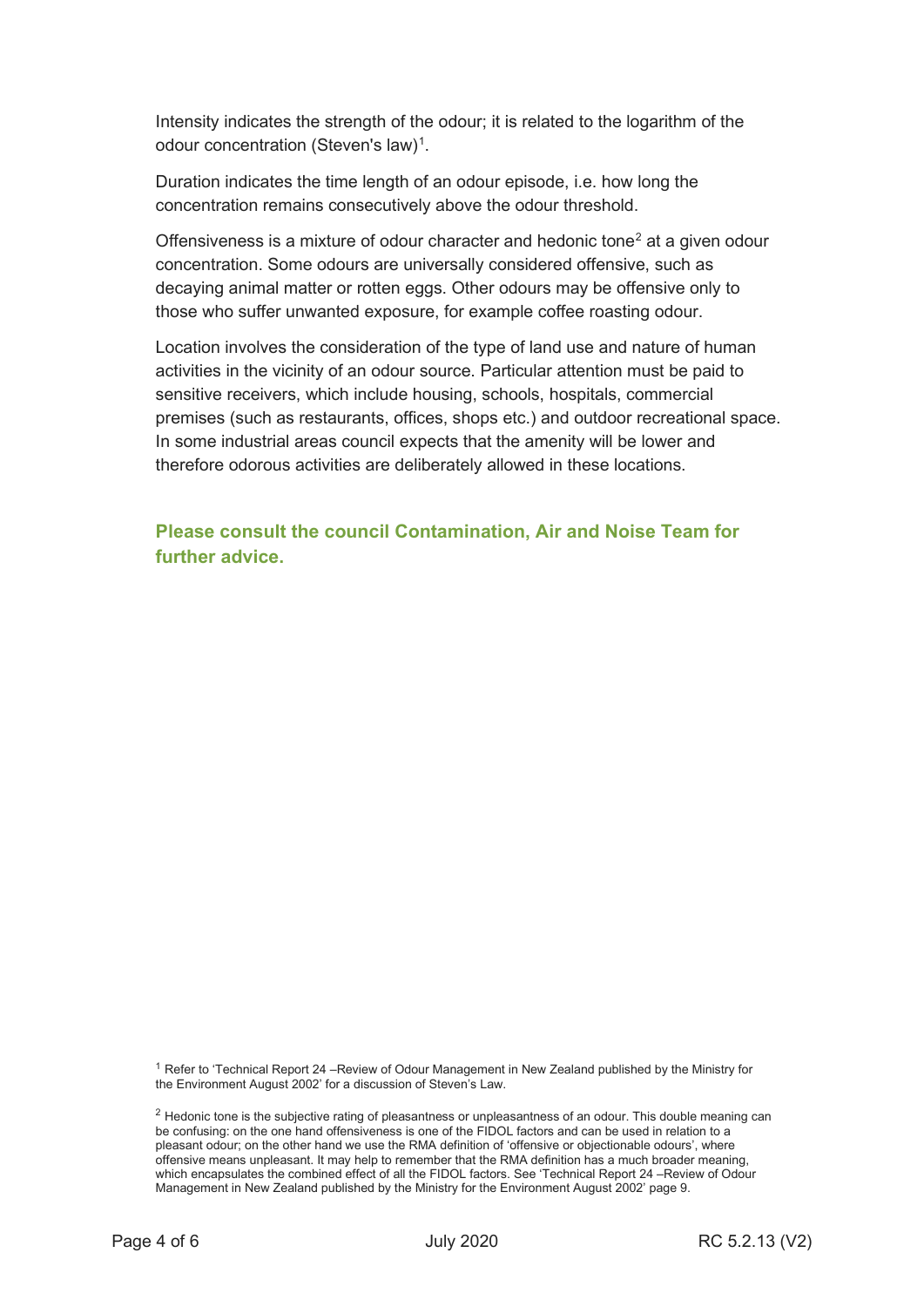# **Conditions**

### **Condition 1: Odour control within boundary**

For the duration of the consented activity, there must not be any objectionable or offensive odour discharged from the site to the extent that it causes an adverse effect beyond the boundary of the property on which this consent is exercised.

#### Advice Note:

The Council will use the following FIDOL factors to verify whether an odour is offensive and objectionable to the extent that it causes an adverse effect beyond the boundary of the site on which the odour is generated (see also Auckland Unitary Plan Air Quality General Standards E14.6.1.1):

- Frequency how often an individual is exposed to odour.
- Intensity the strength of an odour.
- Duration the length of a particular odour event.
- Offensiveness/character the character relates to the hedonic tone of the odour, which may be pleasant, neutral or unpleasant.
- Location the type of land use and nature of human activities in the vicinity of an odour source.

#### *Guidance Note:*

*This condition can be imposed on consents where there are high risk receptors (e.g. residents, schools etc) and/or there is a low risk that adverse odour may be generated from the activity being consented e.g. isolated rural activities, small batch coffee roasters. Where there is a high risk of obnoxious or offensive odours please consult a Council specialist to assess the application and write site specific conditions. For discussion of FIDOL factors see introduction above.* 

### **Condition 2: Procedures for abnormal or accidental emissions**

In the event of any failure of the [describe consented activity or facility eg oxidation ponds] that results in any discharge of odour that is in breach of any condition of this consent, the Consent Holder must:

a. Immediately take all practicable steps to avoid further breach of any condition of consent.